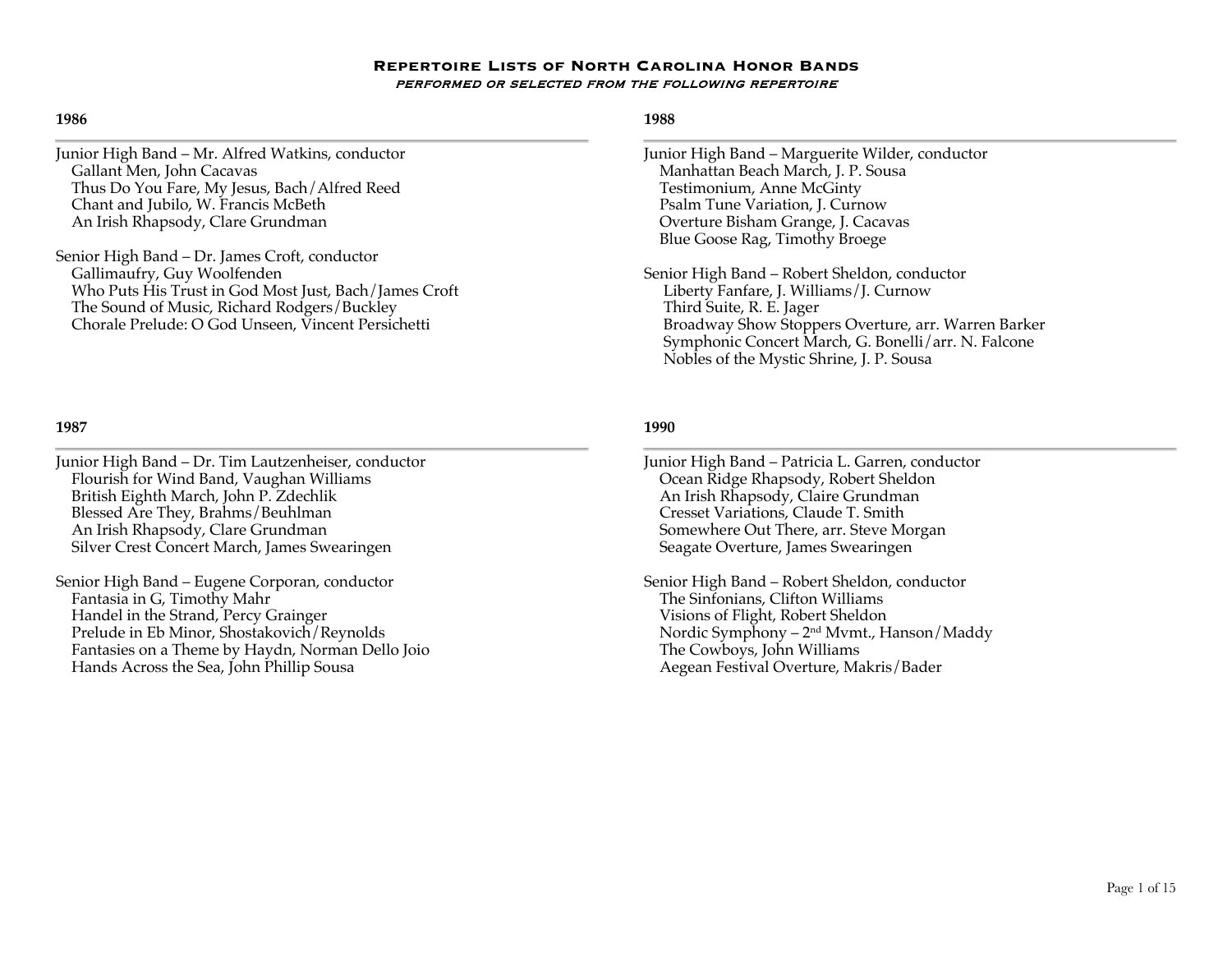#### **1992**

Junior High Band – Edgar Q. Rooker, conductor Welsh Rhapsody, Clare Grundman The Corcoran Cadets March (1890), John Phillip Sousa/Fennell First Suite in Eb, Op. 28, No. 1, Gustav Holst "Gallop" from First Suite for Band, Alfred Reed

Senior High Band - Thomas Dvoark, conductor British Eighth, Zo Elliot March from "Symphonic Metamorphosis, Paul Hindmith/trans. Wilson Celebrations, John Zdechlik Symphony No. 1 "The Lord of the Rings", Johan de Meij I. Gandalf II. Lothlorien V. Hobbits

### **1993**

Middle School Band – John O'Reilly, conductor March for Freedom, Steve Hodges Jackson Lake Overture, Mark Williams Londonderry Ballad, John Kinyon North Bay Festival, John O'Reilly A Gershwin Portrait, George Gershwin/Higgins

High School Band - Andrew J. Crew, conductor Riders for the Flag, John Phillip Sousa/Fennell Menuetto and Rondo, Mozart/arr. Snavely A Tribute to Stephen Foster, Stephen Foster/arr. Nestico Shoutin' Liza Trombone, Henry Fillmore/de Meij Morning, Noon and Night in Vienna Franz von Suppe/Fillmore

Senior High Band – James Croft, conductor Chorale and Fugue, J.S. Bach/Cailliet La Procession du Rocio, Joaquin Turina/Alfred Reed Crystals, Thomas Duffy Resonances I, Ron Nelson Madstop Two Step, Arthur Frackenpohl Days of Glory, Richard Harvey

## **1994**

Middle School Band – Caleb Moore, conductor Of Pride and Celebration, James Swearingen Military Escort, Bennett/Fennell Jubiloso, Ed Huckeby God Bless America, Berlin/Cofield

High School Band – Bobby Adams, conductor Bullets and Bayonets, Sousa/Fennell Prelude to Act II "Saul and David", Nielson/Boyd Elegy, John Barnes Chance Chorale and Alleluia, Hanson Folk Festival, Shostakovich/Hunsberger

Senior High Band – Frank Wickes, conductor Gavorkna Fanfare, Jack Stamp Vanity Fair, P. Fletcher Procession of the Nobles, Rimsky-Lorsakov/Leidzen Le Roi d'ys Overture, Lado/Calliet Sabre and Spurs, Sousa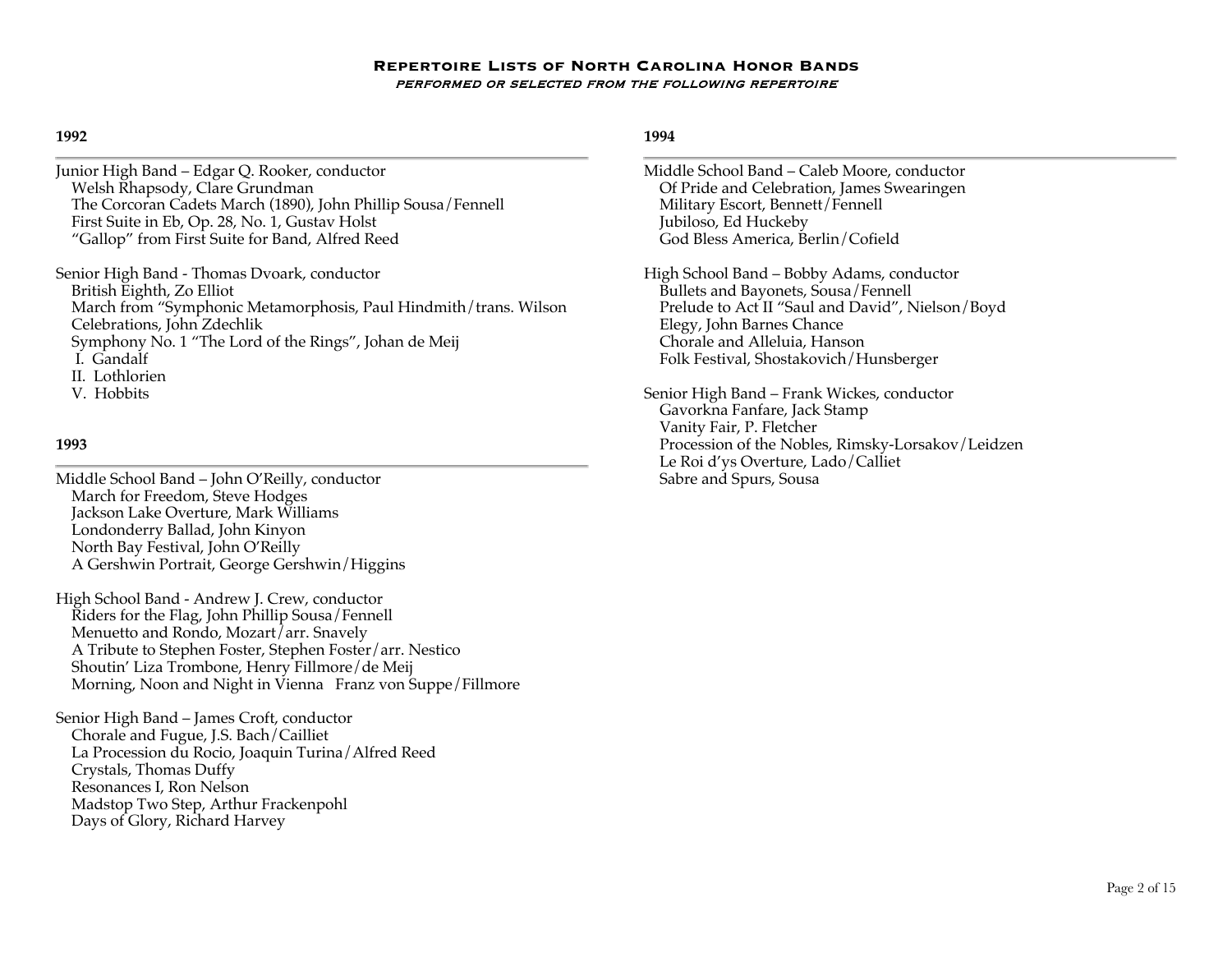### **1995**

- Middle School Band Dr. Carlos Cody, conductor Noble Heritage, David Shaffer Fort Canterbury March, David HOlsinger Miss Liberty, Karl King Firecreek Legacy, Quincy Hilliard Variants, Jack Bullock The Mission, John Williams/arr. Paul Lavender
- High School Band Dr. Ed Huckeby, conductor On Wings of Eagles, Ed Huckeby Visions of Flight, Robert Sheldon Psalm 46, John Zdechlik Declaration, Ballade and Finale Ed Huckeby El Relicario, arr. Longfield Der In De, arr. Warren Barker Suite of Old American Dances, Robert Russell Bennett "Cake Walk"

Senior High School Band – Michael Votta, Jr., conductor Fantasia in G Major, J.S. Bach/trans. Robert Leist "Marches" from Symphony No. 4 "West Point", Morton Gould Illyrian Dances, Guy Woolfenden Chester, William Schuman Slava!, Leonard Bernstein/trans. Clare Grundman

### **1996**

Middle School Band – John Edmondson, conductor Brass Triumphant (Concert March), John Edmondson March of Honor, John Edmondson Synchronism, Anne McGinty On the Crest of A Wave, Anne McGinty A Tallis Prelude, Douglas Akey Peregrin: A Traveler's Tale, Douglas Akey American Folk Fantasy, arr. John Edmondson Chorale: Vigiles et Sancti, arr. John Edmondson High School Band - Dr. James Hile, conductor Esprit De Corps, Robert Jager

Overture to Beatrice and Benedict, Berlioz/Henning On A Hymnsong of Phillip Bliss, David Holsinger Canterbury Chorale, Jan Van der Roost Turkey Trot (from Divertimento), Leonard Bernstein/Grundman Serenade, John Bourgeois Gandalf from "The Lord of the Rings", Johan deMeij Stormworks, Stephen Melillo Glory to the Yankee Navy, John Phillip Sousa

Senior High School Band – Dr. Harry Begian, conductor The Dam Busters, Eric Coates Armenian Dances – Part I and Part II, Alfred Reed The Free Lance March, John Phillip Sousa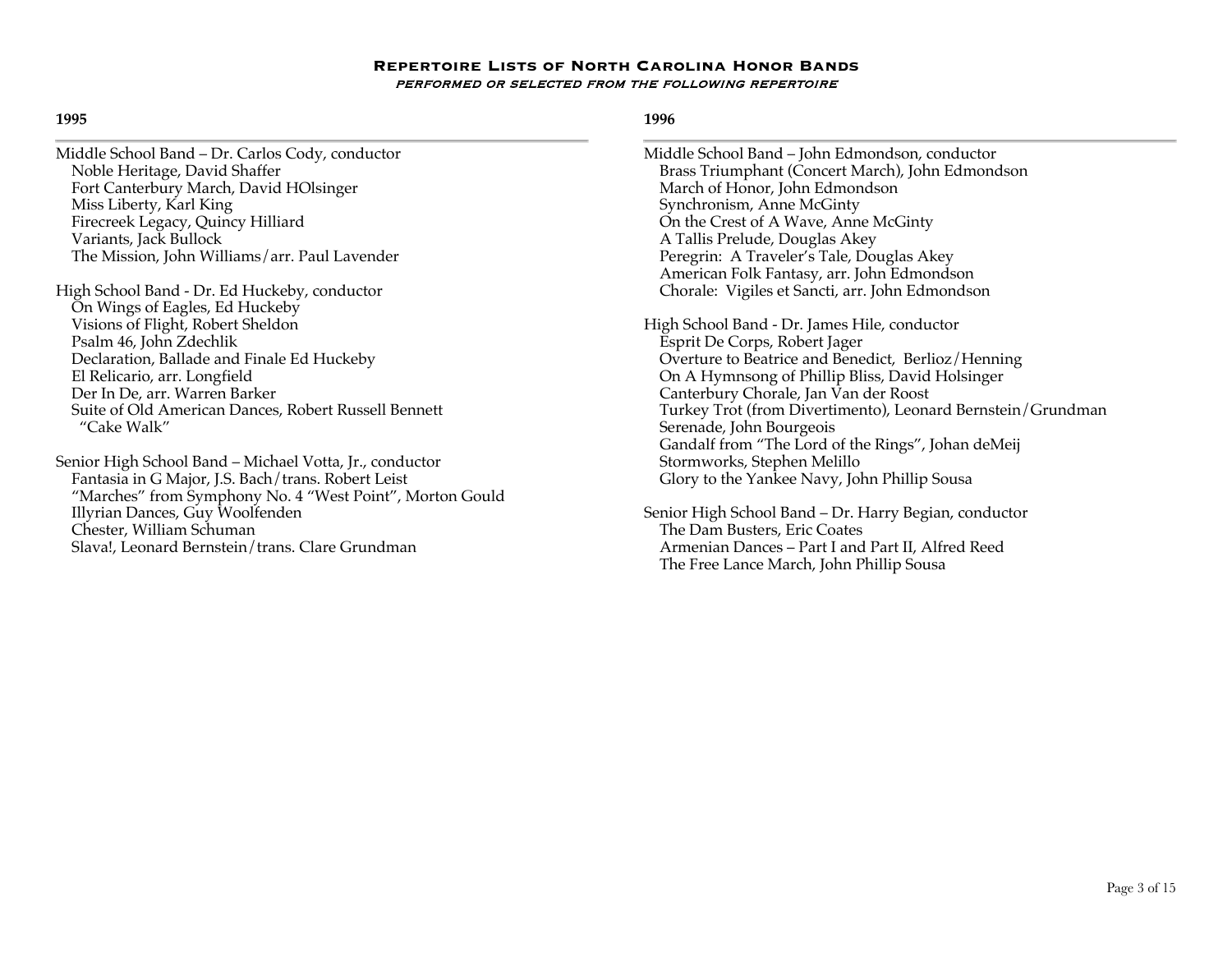### **1997**

Middle School Band – Mark Williams, conductor March and Procession of Bacchus, Leo Delibes/arr. Mark Williams Scenes of Wonder, Mark Williams Mazama, Jay Chattaway Campbell Rover Sketches, Mark Williams The Hunchback of Notre Dame (Medley), Alan Menkin/arr. Moss

High School Band - Jack Stamp, conductor Centograph, Jack Stamp Psalm 46, John Zdechlik Night Dances, Bruce Yurko First Suite in Eb Major, Gustav Holst Elegy and Affirmation, Jack Stamp As Summer Was Just Beginning, Larry Daehn Variations On A Korean Folk Song, John Barnes Chance I Am, Andrew Boysen, Jr.

Senior High School Band – Eugene Corporon, conductor Watchmen, Tell Us of the Night, Mark Camphouse Sonoran Desert Holiday, Ron Nelson Entry March of the Boyars, Halverson/Fennell Suite of Old American Dances, Robert Russell Bennett With Brightness Round About It, Galbraith

## **1998**

Middle School Band – Dr. Ed Huckeby, conductor Hosts of Freedom, Karl King American Folk Fantasia, Ed Huckeby West Highland Sojourn, Robert Sheldon I. Stow-On-the-Wold II. Bradford Ballade III. On Derwentwater Snakes!, Thomas Duffy Explorations, Ed Huckeby High School Band - Joseph Allison, conductor Triumphant Fanfare, Richard Saucedo By Dawn's Early Light, Jay Dawson Paris Sketches, Martin Ellerby Giving, Steven Melillo Sioux Variants, William Hill The Path Between the Mountains, Jay Kennedy Llwyn Onn, Brian Hogg Senior High School Band – Allan McMurrary, conductor

 Overture to "Candide", Leonard Bernstein/arr. Walter Beeler Trauersinfonie, Richard Wagner/arr. Erik Leidzen Cajun Folks Songs II, Frank Ticheli Children's March, Percy Grainger/arr. Frank Erickson "March" from Symphonic Metamorphosis, Hindemith/tr. Wilson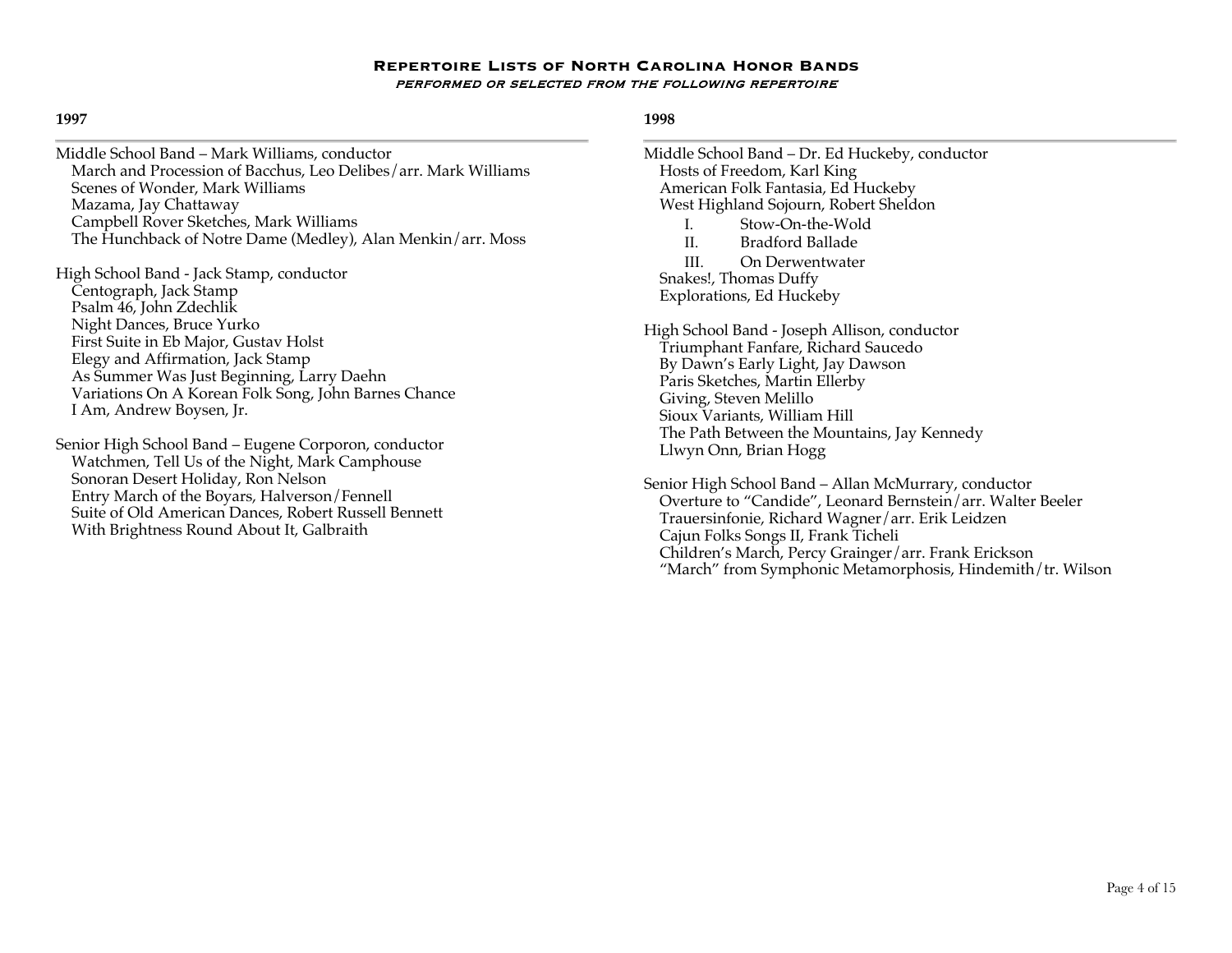#### **1999**

| Middle School Band – Charles Murph, conductor   |  |
|-------------------------------------------------|--|
| Cajun Folks Songs, Frank Ticheli                |  |
| An Irish Rhapsody, Clare Grundman               |  |
| Rhythm of the Winds, Frank Erickson             |  |
| On A Hymnsong Of Philip Blliss, David Holsinger |  |
| Zia! Zia!, Claude T. Smith                      |  |
| Southwest Saga, Robert Sheldon                  |  |
| Snowbird, Frank Piersol                         |  |
| Espana Cani, Pascal Marquina                    |  |
| Monuments, Roland Follas                        |  |
| Sacred Shadows, Jonathan Green                  |  |
| Galliant Seventh, John Phillip Sousa            |  |
|                                                 |  |

High School Band - David Gregory, conductor March of the Princesses, Jules Massenet/Junkin Down A Country Lane, Aaron Copland/Patterson The Rakes of Mallow, Leroy Anderson Dance of the Jesters, Tchaikovsky/Cramer Seventy-Six Trombones, Meredith Willson/Iwai Of Sailors and Whales, W. Francis McBeth

Senior High School Band – Dr. Scott Carter, conductor Folk Dances, Dimitri Shostakovich/ed. Robert Reynolds Irish Tune from County Derry, Percy Grainger/ed. Mark Rogers Suite of Old American Dances, Robert Russell Bennett Symphony On Themes of John Phillip Sousa, Ira Hearshen After the Thunderer Dance of the Jesters, Peter Illyich Tchaikovsky/trans. Cramer Ghost Train, Eric Whitacre

- Middle School Band Patricia Garren, conductor Rough Riders, Karl L. King Havendance, David R. Holsinger Deir In Dei, arr. Warren Barker Disney Blockbuster, arr. John Higgins Military Salute, arr. Elliot Del Borgo
- High School Band William A. Gora, conductor Entry March of the Boyars, Johnan Halvorsen/Fennell Engleberg Variations, William G. Harbinson Resting In the Peace of His Hands, John Gibson An Outdoor Overture, Aaron Copland
- Senior High School Band James Barnes, conductor Appalachian Overture, James Barnes Procession of the Nobles, Nickolai Rimsky-Korsakov/trans. Erik Leidzen Elegy for A Young American, Ronal Lo Presti Legend, James Barnes Music from "Porgy and Bess", George Gershwin/Barnes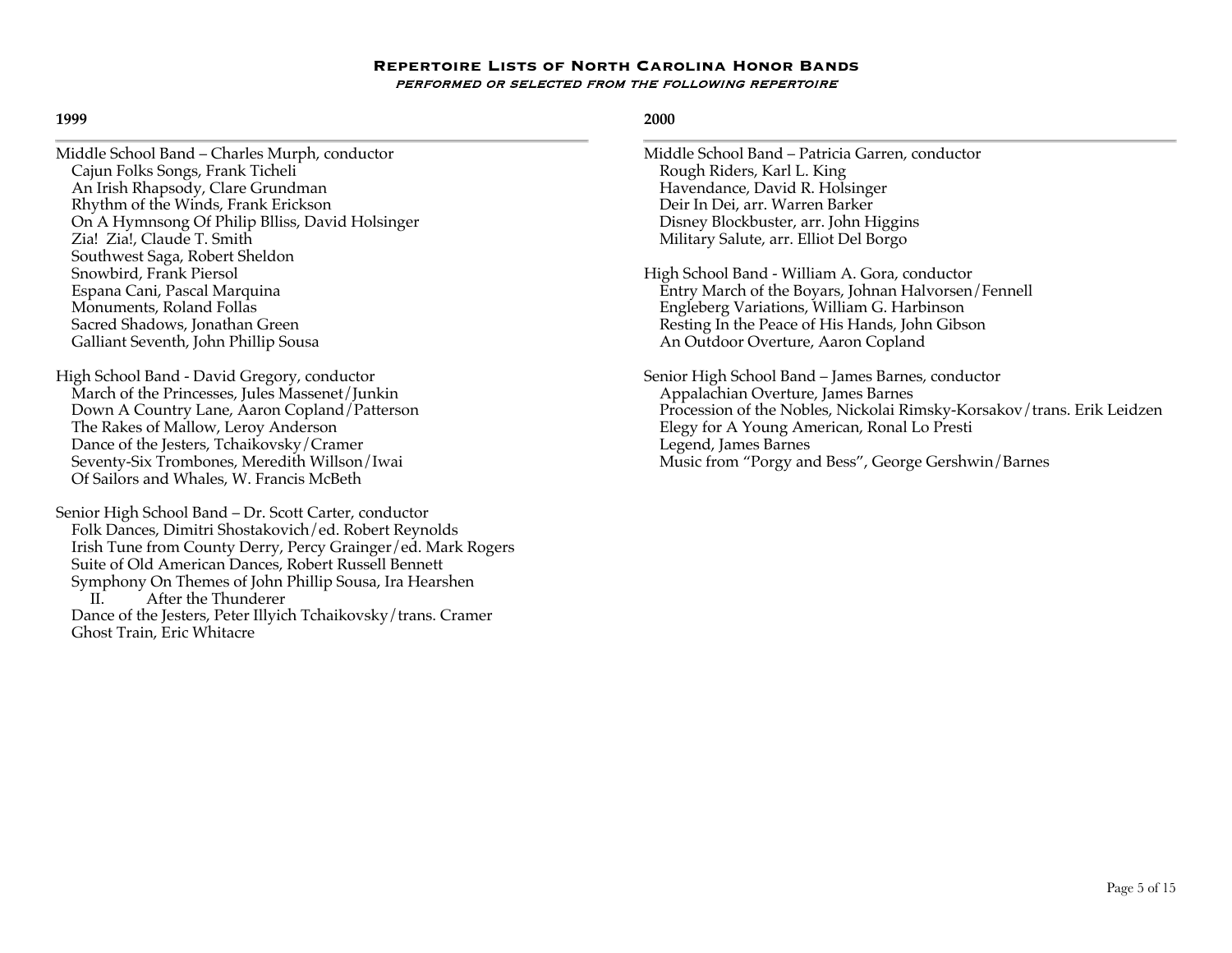### **2001**

| Middle School Band – Jesse Holton, conductor |                                      |
|----------------------------------------------|--------------------------------------|
| The SinfoniansClifton Williams               |                                      |
|                                              |                                      |
| Into the Raging RiverSteven Reineke          |                                      |
| Dominion Of the SkyDavid Shaffer             |                                      |
| National EmblemBagley/Schissel               |                                      |
|                                              | Music From The GladitorZimmer/Wasson |
|                                              |                                      |

High School Band - Mike Soltys, conductor Festival Sinfonia, Roland Barrett La Fiesta Mexicana, H. Owen Reed Florentiner, Fucik Britannic Variants, Elliot Del Borgo

| Senior High School Band – Daniel Schmidt, conductor |  |
|-----------------------------------------------------|--|
|                                                     |  |
| Four Scottish DancesMalcolm Arnold / Paynter        |  |
| The evidence of things not seenRodney Rogers        |  |
|                                                     |  |
|                                                     |  |
|                                                     |  |

## **2002**

Middle School Band – Ed Benson, conductor Light Calvary Overture, Franz Von Suppe/arr. Filmore Prelude to Act V, King Manfred, Steven Reineke/arr. Osterling The Hunt with Belle Meade, Robert W. Smith March of the Women Marines, L. Saverino Glory of the Trumpets, Brokenshiore/arr. Balent Liberty Fanfare, John Williams Bossa Nova Holiday, Cal Huber Allerseelen, Richard Strauss/arr. Davis

High School Band - Larry Wells, conductor Puszta, Jan Van derRoost The Sea Treaders, W. Francis McBeth Galactic Empires, David Gillingham L'Inglesina (Little English Girl), D. Delle Cese Rise of the Firebird, Steven Reineke As the Stars Forever, Warren Hutchison Be Thou My Vision, David Gillingham

Senior High School Band – Stanley F. Michalski, Jr., conductor October, Eric Whitacre The Stars and Stripes Forever, John Phillip Sousa Pacific Commemoration, Mark Camphouse English Dances, Malcolm Arnold/arr. M. Johnstone Il Guarany Overture, A. Carlo Comer/arr. Clarke Symphonic Overture, James Barnes Jubilee, Michael Hennagiin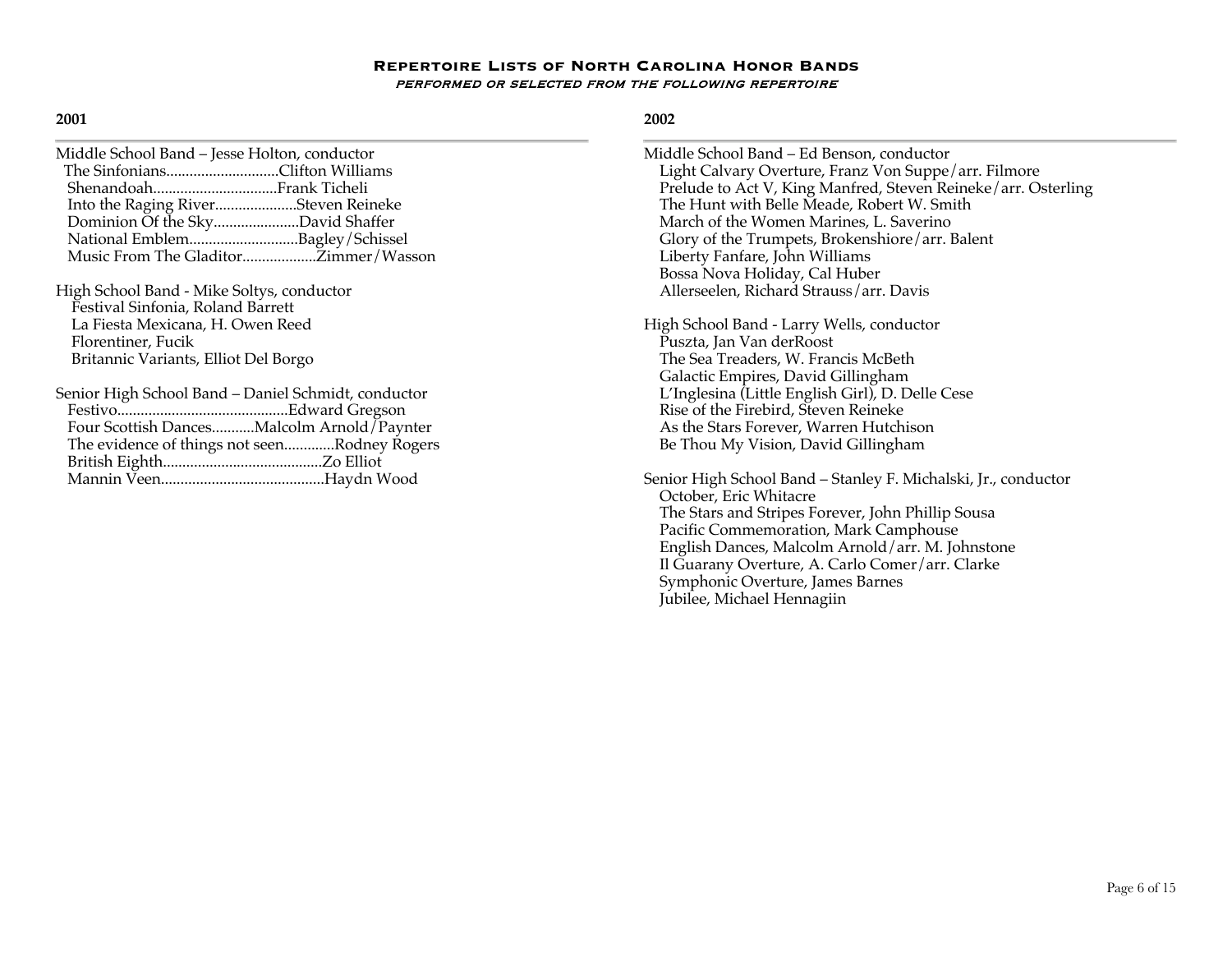## **2003**

| Middle School Band - Edgar Q. Rooker, conductor             |
|-------------------------------------------------------------|
| The Liberty Bell, John Phillip Sousa/Michael Story          |
| Masque, W. Francis McBeth                                   |
| An Irish Rhapsody, Clare Grundman                           |
| Fall River Overture, Robert Sheldon                         |
| Highllights from The Music Man, Meredith Wilson/Alfred Reed |
| General Greene, John Edmondson                              |

- High School Band Bob Buckner, conductor The Vanished Army, Kenneth Alford A Festival Prelude, Alfred Reed Spires and Chimes, Lester Taylor When the Stars Began to Fall, Fred Allen Third Suite, Robert Jager Procession of the Nobles, Rimsky-Korsakov/Leidzen
- Senior High School Band William Malambri, conductor Star-Spangled Banner, John Stafford Smith/Zaninelli Coat of Arms, George Kinney March Slav, Peter Illyich Tchaikovsky/Laurendeau Fanfare and Choral, Egil Hovland Nocturne, Alexander Scriabin/Alfred Reed Valdres, Johannes Hanssen Dam Busters March, Eric Coates/Duthoit

|    | Middle School Band - Donna Tucker, conductor                    |
|----|-----------------------------------------------------------------|
|    | Amparito Roco, Jaime Texidor/Gore                               |
|    | Valdres, J. Hanssen/Curnow                                      |
|    | Earth, Wind & Fire In Concert, Robert Saucedo                   |
|    | American Riversongs, Pierre LaPlante                            |
|    | Air for Band, Frank Erickson                                    |
|    | On the Cul-de-sac At Two O'clock On Friday Afternoon, Holsinger |
|    | High School Band - Larry Clark, conductor                       |
|    | SCBDA Fanfare, Larry Clark                                      |
|    | Overture from The Marriage of Figaro, WA Mozart/Slocum          |
|    | Chester, William Schuman                                        |
|    | Upon A New Horizon, Larry Clark                                 |
|    | Pantomime from The Nutcracker, Scene No. 8, Tchaikovsky/Clark   |
|    | His Honor - Henry Fillmore                                      |
|    | Senior High School Band - Donald Hunsberger, conductor          |
|    | Folk Festival, Dmitri Shostakovich/Hunsberger                   |
|    | Fantasia in G Major, J.S. Bach/Goldman/Leist                    |
|    | Lincolnshire Posy, Percy Grainger/Fennell                       |
|    | I. Libson                                                       |
|    | II. Horkstow Grange                                             |
|    | III. Rufford Park Poachers                                      |
|    | IV. Brisk Young Sailor                                          |
| V. | Lost Lady Found                                                 |
|    | A Hymn for the Lost and the Living, Eric Ewazen                 |
|    | Original Suite for Military Band, Gordon Jacob                  |
|    | I. March                                                        |
|    | II. Intermezzo                                                  |
|    | III. Finale                                                     |
|    |                                                                 |
|    |                                                                 |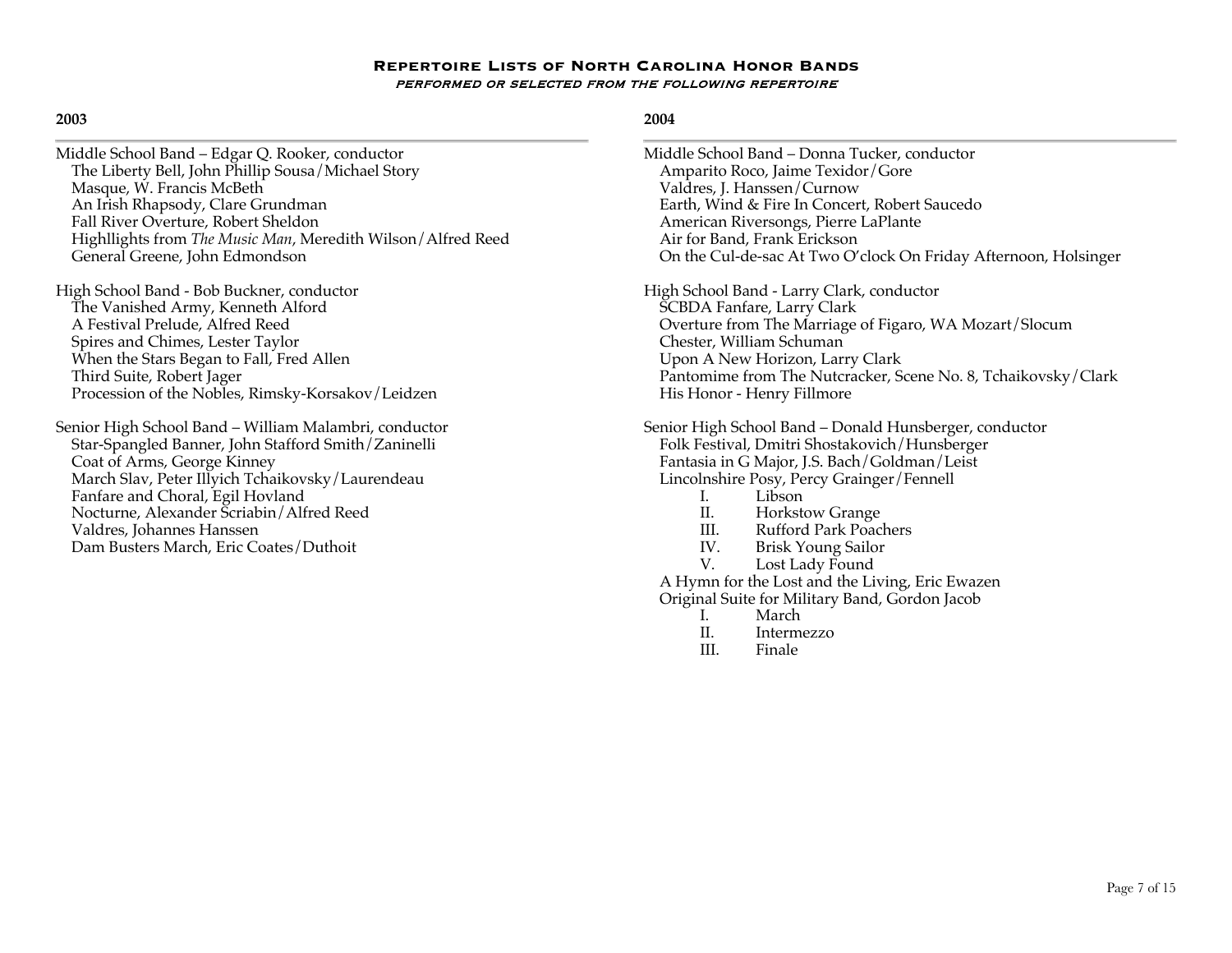### **2005**

Middle School Band – Jeff King, conductor Singapura Suite, Jan Van der Roost Misionera Galopa, Fernando Bustamante, arr. Brian Beck When the Stars Began to Fall, Fred J. Allen A Song of Hope, James Swearingen On this Day the Earth Shall Ring,Gustave Holst/arr. Robert Smith Proudly We Hail, John Smoth/arr. Brian Balmages

High School Band - Ed Kiefer, conductor Commando March, Samuel Barber Terpischore (Mvt I), Bob Margolis O Magnum Mysterium, Morten Lauridsen/H. Robert Reynolds Overture to Candide, Leonard Bernstein Fanfare, Ed Kiefer Barnium and Bailey's Favorite, Karl King

Senior High School Band – Lowell E. Grahm, conductor Symphonic Movement, Vaclav Nelhybel The Sinfonians, Clifton Williams Beatrice et Benedict, Berlioz/Henning Into the Air!, Timothy Mahr Three Symphonic Fanfares, James Barnes II. Fanfare for West Point Symphonic on Themes of John Phillip Sousa, Ira Hershen II. After "The Thunderer"

III. After "Fairest of the Fair"

## **2006**

Middle School Band – Dr. Charles T. Menghini, conductor Pinnacle, Rob Grice When Angels Weep, George Farmer Three Stravinski Miniatures, Igor Stravinski/Frank Erickson Emblem of Freedom, Karl L. King/Glover Distant Thunder of the Sacred Forest, Michael Sweeney At Water's Edge, Gary P. Gilroy

High School Band – Dr. Thomas Fraschillo, conductor The Beau Ideal - Sousa/Bourgeois Remembrance - Luigi Zaninelli Prarie Song - Carl Strommen Funiculi - Funicula - Luigi Denza/arr. Yo Goto

Senior High School Band – Dr. John R. Locke, conductor Festive Overture, Dmitri Shostakovich/Hunsberger October, Eric Whitacre Ghost Train, Eric Whitacre Symphony No. 2 for Band, Frank Ticheli IV. Apollo Unleashed Stars and Stripes Forever, John Phillip Sousa/Brion and Schissel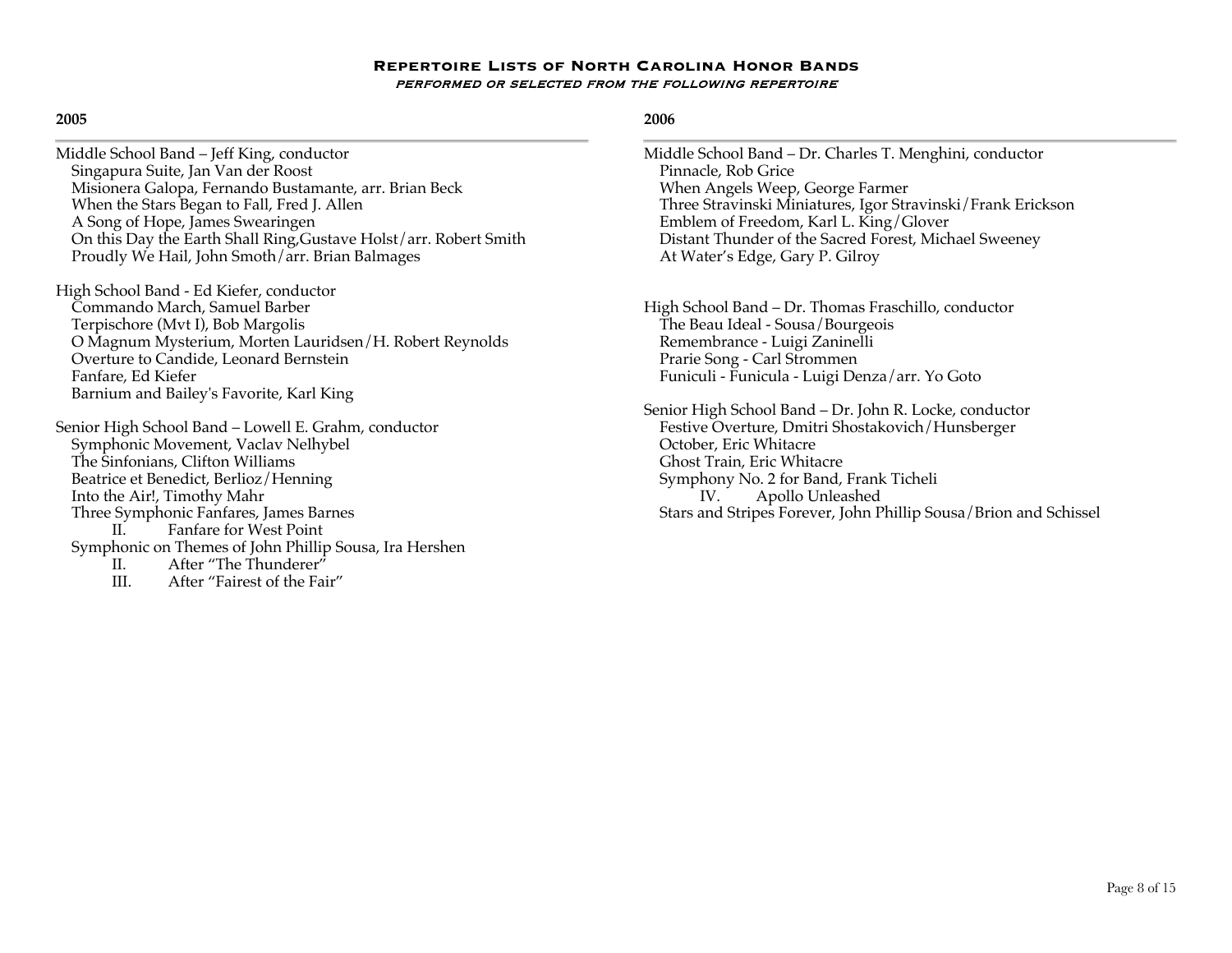# **2007**

| Middle School Band - Dr. Brian K. Doyle, conductor                                                                                                                                                         | Middle School Band - Stanley F. Michalski, Jr., conductor                                                                                                                                                                                                        |
|------------------------------------------------------------------------------------------------------------------------------------------------------------------------------------------------------------|------------------------------------------------------------------------------------------------------------------------------------------------------------------------------------------------------------------------------------------------------------------|
| Fantasy On American Sailing Songs - Claire Grundman                                                                                                                                                        | Towards A New Horizon - Steven Reineke                                                                                                                                                                                                                           |
| The Red Balloon - Anne McGinty                                                                                                                                                                             | Tribute - Travis Cross                                                                                                                                                                                                                                           |
| Fanfare, Ode and Festival - Bob Margolis                                                                                                                                                                   | American Sailing Songs - Gene Milford                                                                                                                                                                                                                            |
| Sinfonia VI (The Four Elements) - Timothy Broege                                                                                                                                                           | Das Pensionat – Franz von Suppe/Lake                                                                                                                                                                                                                             |
| Three on the Isle - Hugh M. Stuart                                                                                                                                                                         | The New Colonial March – R.B. Hall                                                                                                                                                                                                                               |
| High School Band – Dr. Nola Jones, conductor                                                                                                                                                               | High School Band - Dr. James Hile, conductor                                                                                                                                                                                                                     |
| Esprit De Corps – Robert Jager                                                                                                                                                                             | Windsprints - Richard Saucedo                                                                                                                                                                                                                                    |
| Puszta – Jan Van der Roost                                                                                                                                                                                 | Slavonic Rhapsody - Carl Friedmann                                                                                                                                                                                                                               |
| Ammerland - Jacob de Hann                                                                                                                                                                                  | Lux Arumque – Eric Whitacre                                                                                                                                                                                                                                      |
| The Klaxon - Henry Fillmore / Fennell                                                                                                                                                                      | Blue Shades - Frank Ticheli                                                                                                                                                                                                                                      |
| Selections from "The Danserye" Susato / Dunnigan                                                                                                                                                           | Galop - Dimitri Shostakovich                                                                                                                                                                                                                                     |
| Senior High School Band – Jerry F. Junkin, conductor<br>The Washington Post - John Philip Sousa/Fennell<br>Come, Sweet Death - J.S. Bach/arr. Alfred Reed<br>Carmina Burana – Carl Orff/arr. Joseph Krance | Senior High School Band – Samuel Hazo, conductor<br>Symphonie Funebre, III. Apotheosis - Hector Berlioz<br>Hometown - Patrick Burns<br>English Folk Song Suite, I. March - Ralph Vaughn Williams<br>Sure On This Shining Night - Samuel Barber / Richard Saucedo |

## **2008**

Arabesque – Samual R. Hazo

Ride – Samuel R. Hazo

Fantasy On A Japanese Folk Song – Samuel R. Hazo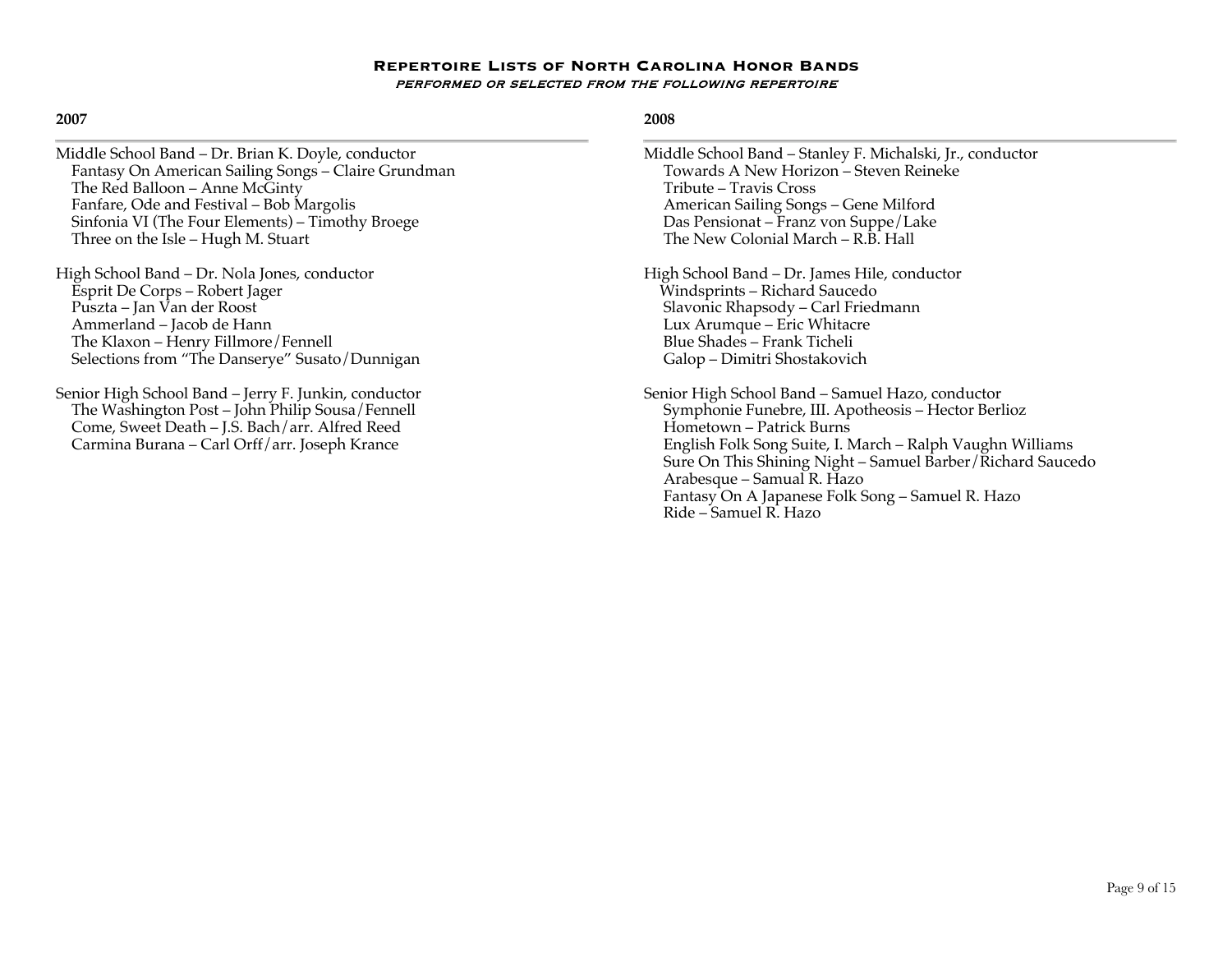### **2009**

- Middle School Band Eric Harris, conductor The National Anthem – Navy Band Edition Postcard from Singapore – Philip Sparke The Dam Busters March – Eric Coates Overture for Winds – Charles Carter
- High School Band Ron Payne, conductor The School Musician March – William Beebe Life Dances – William Himes Southern Hymn – Samuel Hazo Tulsa – Don Gillis

Senior High School Band – W. Dale Warren, conductor Nitro – Frank Ticheli Themes from "Green Bushes" – Percy Grainger/Daehn Atlantis: Lost City of the Ancients – Barry Milner Lux Aurumque – Eric Whitacre Overture from Olav Trygvason, Op 50 – Edvard Grieg/Ragsdale Clowns – Philip Parker

- Middle School Band Edna Grace, conductor Belle of Chicago – Sousa/Byrne American Riversongs – Pierre LaPlante Shadows In Time – Quincy Hilliard Iberian Ecapades – Robert Sheldon
- High School Band Kevin Geraldi, conductor Undertow – John Mackey Dusk – Steven Bryant Joy Revisited – Frank Ticheli Variants On A Medieval Tune – Norman Dello Joio
- Senior High School Band Brian Balmages, conductor Prelude from Act III of Lohengrin – Wagner/McAllister/Reed Illyrian Dances – Guy Wooflenden Silence Overwhelmed – Brian Balmages Children's March – Percy Grainger/Rogers Midnight On Main Street – Brian Balmages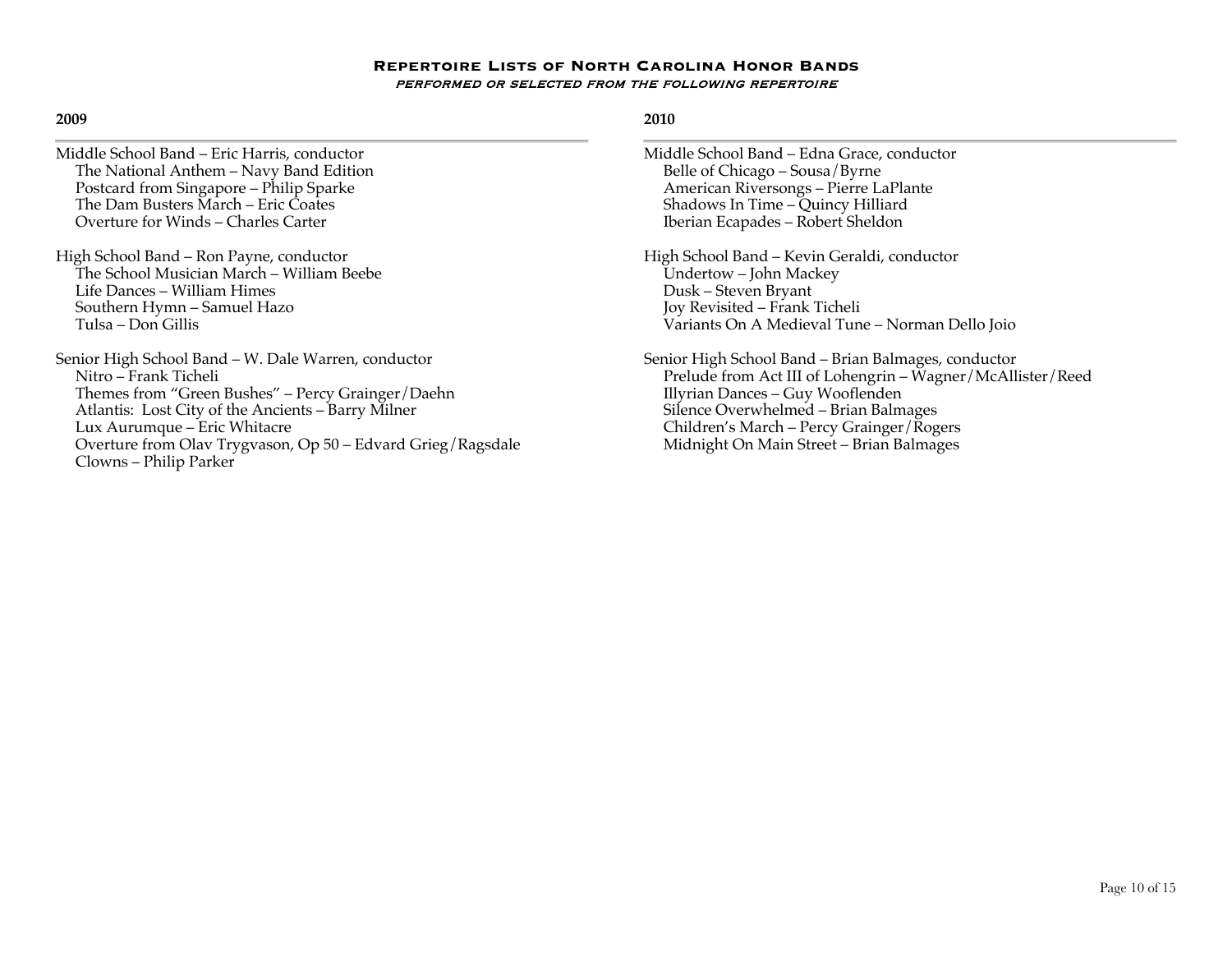## **2011**

| Middle School Band – Sean O'Loughlin, conductor   |  |
|---------------------------------------------------|--|
| Pulsation – Richard Saucedo                       |  |
| Amazing Grace – arr. Sean O'Loughlin              |  |
| Pacheco Pass - Alan Lee Silva                     |  |
| Mystic Portal – Sean O'Loughlin                   |  |
| How to Train Your Dragon - John Powell/O'Loughlin |  |
| Might Mite - Ted Mesang/O'Loughlin                |  |

High School Band – Jay Bocook, conductor The Glory of the Yankee Navy – John Philip Sousa/Fennell Psalm for Band – Vincent Persichetti At Dawn They Slept – Jay Bocook Lux Aurumque – Eric Whitacre Aegina and Bacchanalia from Spartacus – Aram Khachaturian/Hicken

Senior High School Band – Dr. Kevin Sedatole, conductor Give Us This Day – David Maslanka March and Cortege of Bacchus – Delibes/Kreines Rest – Frank Ticheli Joyce's 71st NY Regiment March – Boyer/Barnes

# **2012**

Middle School Band – Dr. John D. Pasquale, conductor Rhythms and Riffs – Brian Balmages Adrenaline Engines – Randall D. Standridge Overture on a Minstrel Tune – Pierre LaPlante Deir' in De – arr. Warren Barker Simple Gifts – arr. James Ployhar Military Escort March – Harold Bennett

High School Band – Dr. Ronnie Wooten, conductor George Washington Bicentennial March – John Philip Sousa The Redwoods – Rossano Galante Portraits – Jim Colonna American Hymnsong Suite – Dwayne S. Milburn Symphonic Suite – Clifton Williams Cherrio March – Edwin Franko Goldman

Senior High School Band – Professor Michael Haithcock, conductor Three Chorale Preludes – William Latham Luminescence – David Biedenbender Firefly – Ryan George Aurora Awakes – John Mackey King Cotton – John Philip Sousa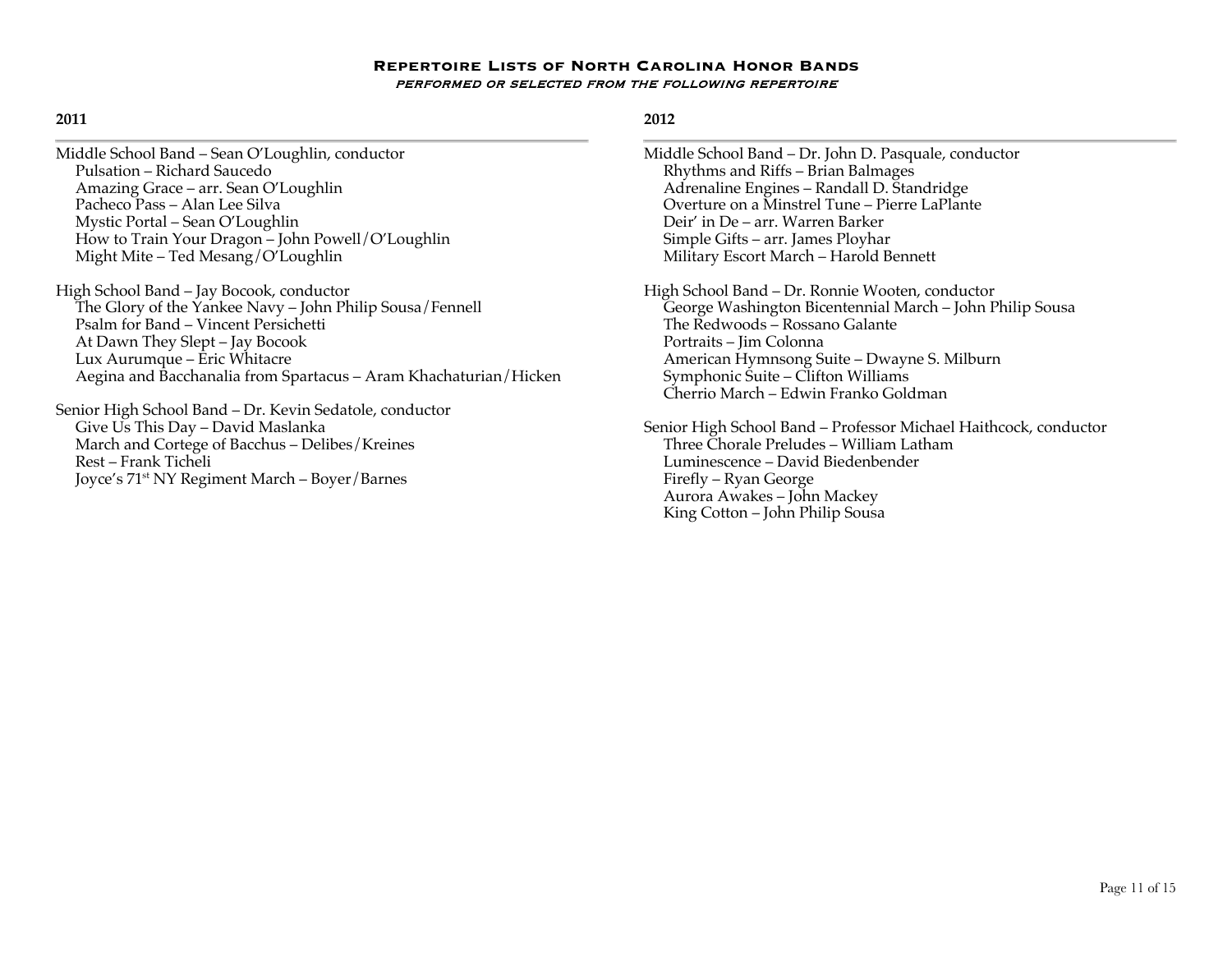## **2013**

Middle School Band – Michael Oare, conductor Procession of the Nobles – Rimsky-Korsakov/arr. Bocook Our Kingsland Spring – Samuel Hazo Pathways – Michael Oare To Dream in Brushstrokes – Michael Oare Music from "West Side Story" – Bernstein/arr. Sweeney Uproar – Michael Oare

High School Band – David Starnes, conductor The Star-Spangled Banner – arr. Jack Stamp Fantasies on a Theme by Haydn – Norman Dello Joio Pageant – Vincent Persichetti Paris Sketches – Martin Ellerby O Waly, Waly – Jay Bocook Go Galop – Henry Fillmore/arr. Contorno

Senior High School Band – Professor Stephen V. Pratt, conductor Hands Across the Sea – John Philip Sousa/ed. Frederick Fennell Suite Dreams – Steven Bryant Near Woodstock Town – Percy Grainger/arr. Ray Cramer Fantasia in G Major – Bach/transcribed Goldman and Leist Danzon No. 2 – Arturo Marquez/transcribed Oliver Nickel

# **2014**

Middle School Band – Randall Standridge, conductor New Era Fanfare – Randall Standridge When the Spring Rain Begins to Fall – Randall Standridge Danse Bohemien – Randall Standridge Interruption Overture – Stephen Bryant The Lord of the Rings – Johan de Meji, arr. by Paul Lavender

High School Band – Dr. Scott Stewart, conductor Firefly – Ryan George Frenergy – John Estacio Machu Picchu – Satoshi Yagisawa Divertimento – Roger Cichy Eos – William Pitts

Senior High School Band – Dr. Scott Weiss, conductor Overture to "La Belle Helene" – Jacques Offenbach, arr. by Odom English Waltz – Percy Aldridge Grainger, arr. by Rogers Faeroe Island Dance – Percy Aldridge Grainger Scottish Strathspey and Reel – Percy Aldridge Grainger, arr. by Osmond Pale Blue on Deep – Aaron Perrine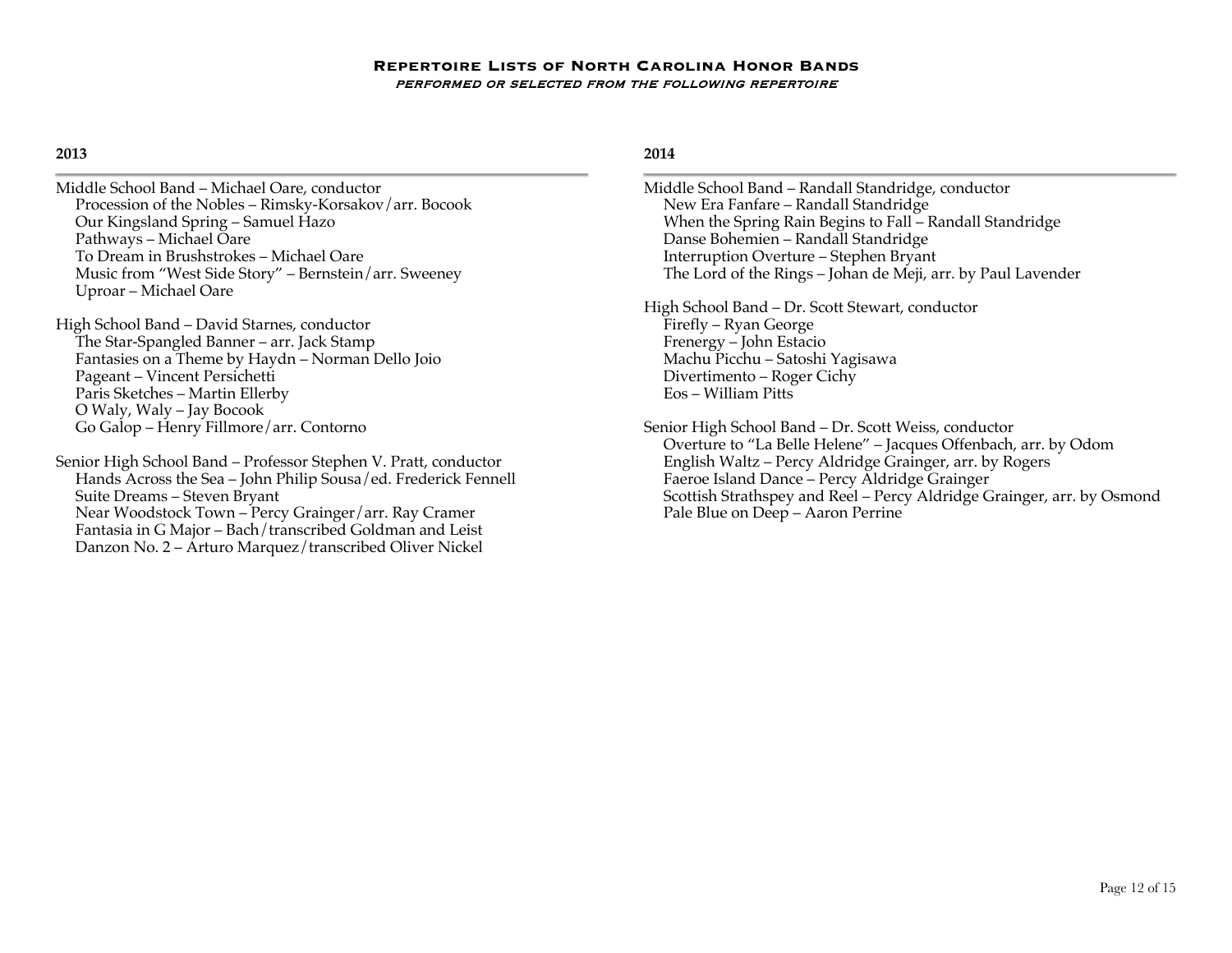## **2015**

Middle School Band – Dr. Andrea Brown, conductor Folk Dances – Dmitri Shostakovich, arr. by James Curnow Courtly Air and Dances – Ron Nelson The Bonsai Tree – Julie Giroux Bloom – Steven Bryant Thrive – William Pitts

High School Band – Richard Saucedo, conductor Fanfare and Call to the Post – Richard L. Saucedo Mambo from *West Side Story* – Leonard Bernstein, arr. Michael Sweeney America the Beautiful – Samuel Augustus Ward, arr. Carmen Dragon His Honor March – Henry Fillmore, arr. Frederick Fennell Contre Qui, Rose – Morten Lauridsen, transcribed by H. Robert Reynolds Centennial Fanfare-March – Roger Nixon Walking Into History – Richard L. Saucedo New World Dances – Martin Ellbery

Senior High School Band – Amanda Drinkwater, conductor Dance of the Tumblers – Nicolai Rimsky-Korsakov, arr. by Terry Vosbein La Fiesta Mexicana – H. Owen Reed Sea Songs – Thomas Knox March and Cortege of Bacchus – Leo Delibes, arr. Joseph Kreines

## **2016**

Middle School Band – Rachel Maxwell, conductor Simple Gifts – Frank Ticheli Lightning Field – John Mackey Companion of My Voice – Randall Standridge Onward! – Gary Gilroy Festivo – Vaclav Nelhybel

High School Band – Scott Rush, conductor Gloriana – Jay Bocook To the Sky – James M. Stephenson Resting in the Peace of His Hands – John Gibson Prelude, Siciliano, and Rondo – Malcolm Arnold, arr. John P. Paynter Armenian Dances, Part I – Alfred Reed Dance of the Jesters – Peter Tchaikovsky, arr. Ray E. Cramer Gallant Seventh – John Phillip Sousa, arr. Frederick Fennell

Senior High School Band – Rebecca Phillips, conductor Xerxes – John Mackey Rhosymedre – Ralph Vaughan Williams, transcribed by Beeler Armenian Dances – Aram Khachaturian, transcribed by Satz La Mezquita de Cordoba – Julie Giroux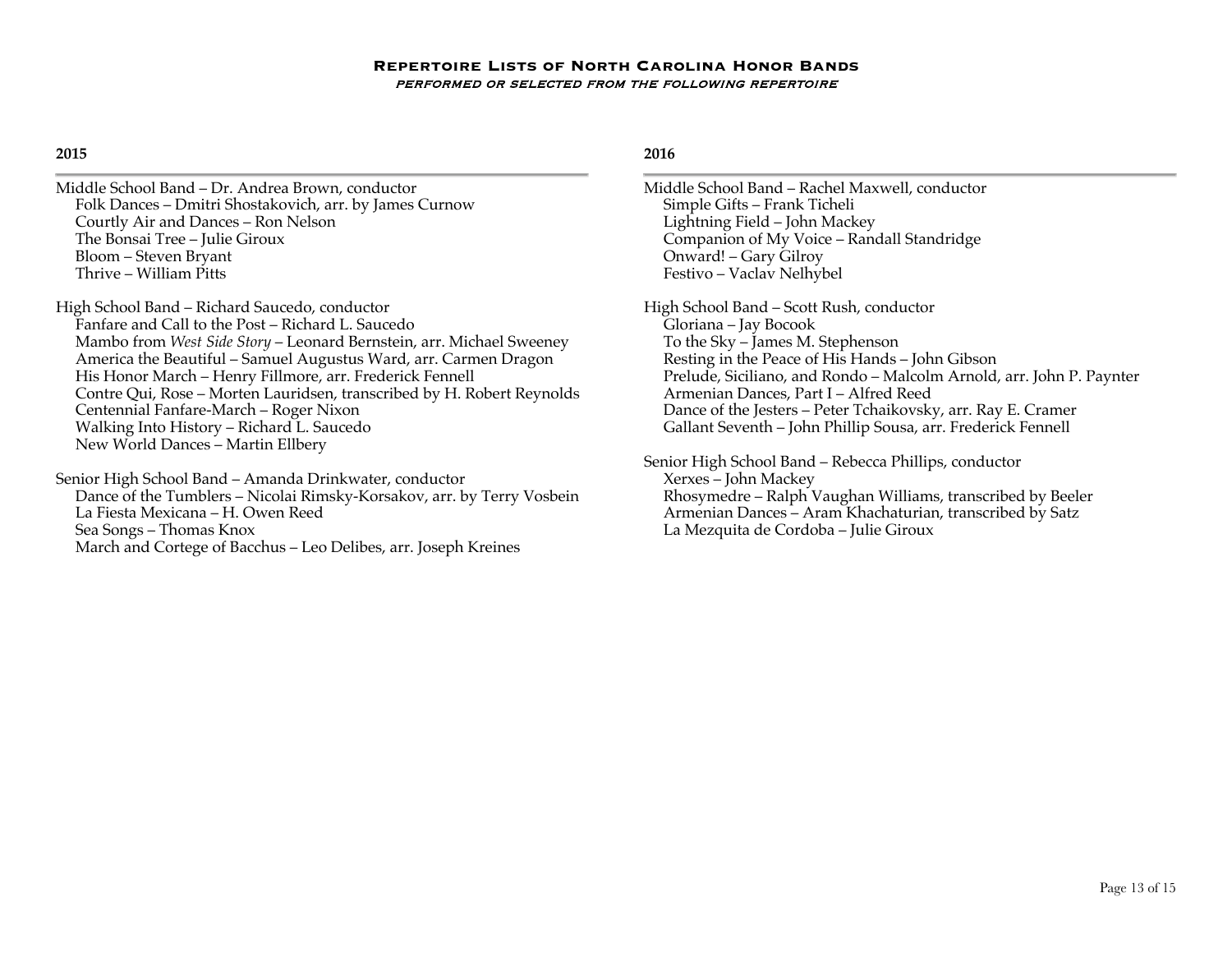### **2017**

Middle School Band – Mr. Jeff Scott, conductor Elegy for the USS Arizona – Larry MacTaggart Beyond the Ridge – Chris Osley Novo Lenio – Samuel Hazo Iberian Escapades – Robert Sheldon Arabian Dances – Brian Balmages The Crown of Castile – Johnnie Vinson Each Time You Tell Their Story – Samuel Hazo When the Spring Rain Begins to Fall – Randall Standridge Ruckus by Randall Standridge High School Band – Dr. C. David Ragsdale, conductor Alleluia! Laudemus Te – Alfred Reed Mambo from *West Side Story* – Leonard Bernstein, arr. Michael Sweeney Irish Tune from County Derry/Shepherd's Hey – Percy Grainger Redwood – Ryan George Illuminations – David Maslanka Senior High School Band – Dr. Jack Stamp, conductor Partita – Robert Linn "Chaconne" from First Suite in Eb – Gustav Holst Suite Dreams – Steven Bryant Tocsin – Jack Stamp A Solemn Place – Wayne Oquin

Gumsucker's March – Percy Grainger

### **2018**

Middle School Band – Dr. Mary Land, conductor Fanfare and Flourishes – James Curnow Tudor Sketches – William Owens The Bonsai Tree – Julie Giroux In the Center Ring – Robert Sheldon Cheerio March – Goldman/Vinson

High School Band – Dr. John LaCognata, conductor Undertow – John Mackey The Redwoods – Rossano Galante Illyrian Dances – Guy Anthony Woolfenden An American Elegy – Frank Ticheli

Senior High School Band – Mr. Gary Green, conductor Portrait in Jade – Ryan George Dusk – Steven Bryant Gloriosa – Yasuhide Ito